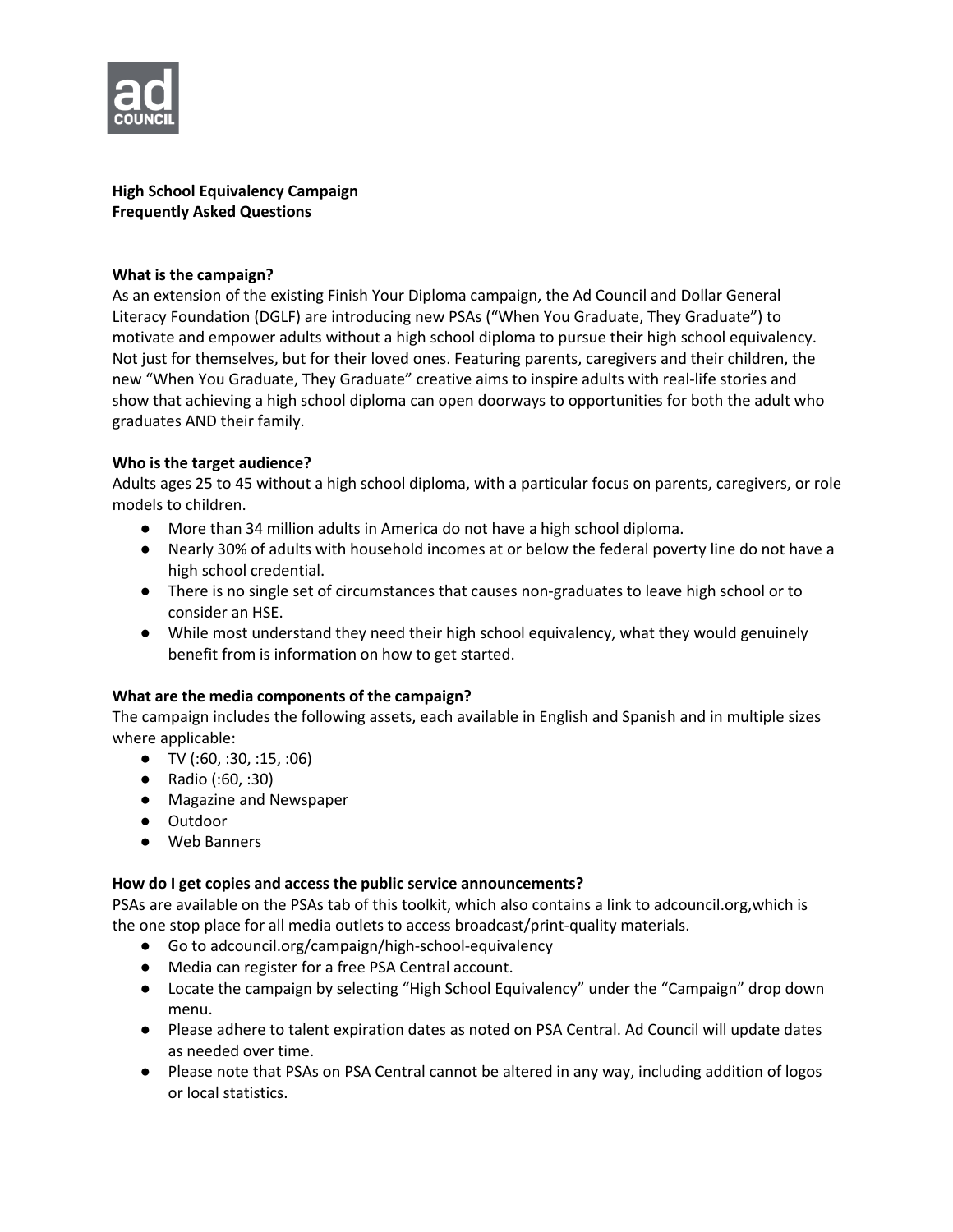#### **What is the Ad Council?**

The Ad Council brings together the most creative minds in advertising and media to address the most worthy causes. Its innovative, pro bono social good campaigns raise awareness. They inspire action. They save lives. To learn more, visit adcouncil.org, follow the Ad Council's communities on **Facebook**, Instagram, Twitter LinkedIn and view the creative on YouTube.

### **What are the campaign objectives?**

The campaign seeks to reduce the national prevalence of adults without a high school diploma or HSE status by connecting non-graduates to information and free resources to begin their journey toward attaining their GED.

### **What is the main message?**

When you graduate, they graduate. Attaining your GED can have a positive effect – not only for the adult graduate, but for their families as well, setting their children up for even greater success in life.

## **How and when was the campaign distributed?**

The Ad Council originally launched the High School Equivalency campaign in 2010, with the latest distributed PSAs and campaign materials coming in May 2022.

### **How will the campaign be evaluated?**

Program evaluation is a critical component of every Ad Council campaign. In order to assess a campaign's effectiveness and impact, the Ad Council adheres to a rigorous framework of evaluation for each campaign. This framework establishes metrics early in the campaign process to ultimately measure each campaign's exposure, recognition, engagement and impact among identified target audiences.

Specific methodologies used to measure each of these evaluative components include: donated media support, press coverage, consumer response, consumer tracking studies and national trend studies. These methods continue to evolve based on the new media landscape and consumer behavior. Interactive metrics have become an important element in campaign evaluation including web analytics, website usability testing and social media tracking.

#### **How can I get involved with the campaign?**

There are many ways to get involved. The High School Equivalency Toolkit includes helpful information and thought-starters on how to engage your community or organization in helping HSE seekers obtain their diplomas. Additionally, sharing messages and social media content about high school equivalency degrees on your channels is an easy and quick way to lend your support. For ideas on what to post, view the Social Media page of the Toolkit.

#### **Who do I email with questions?**

For questions related to specific media requests, you may also contact the Ad Council media team at **https://www.adcouncil.org/contact-us**